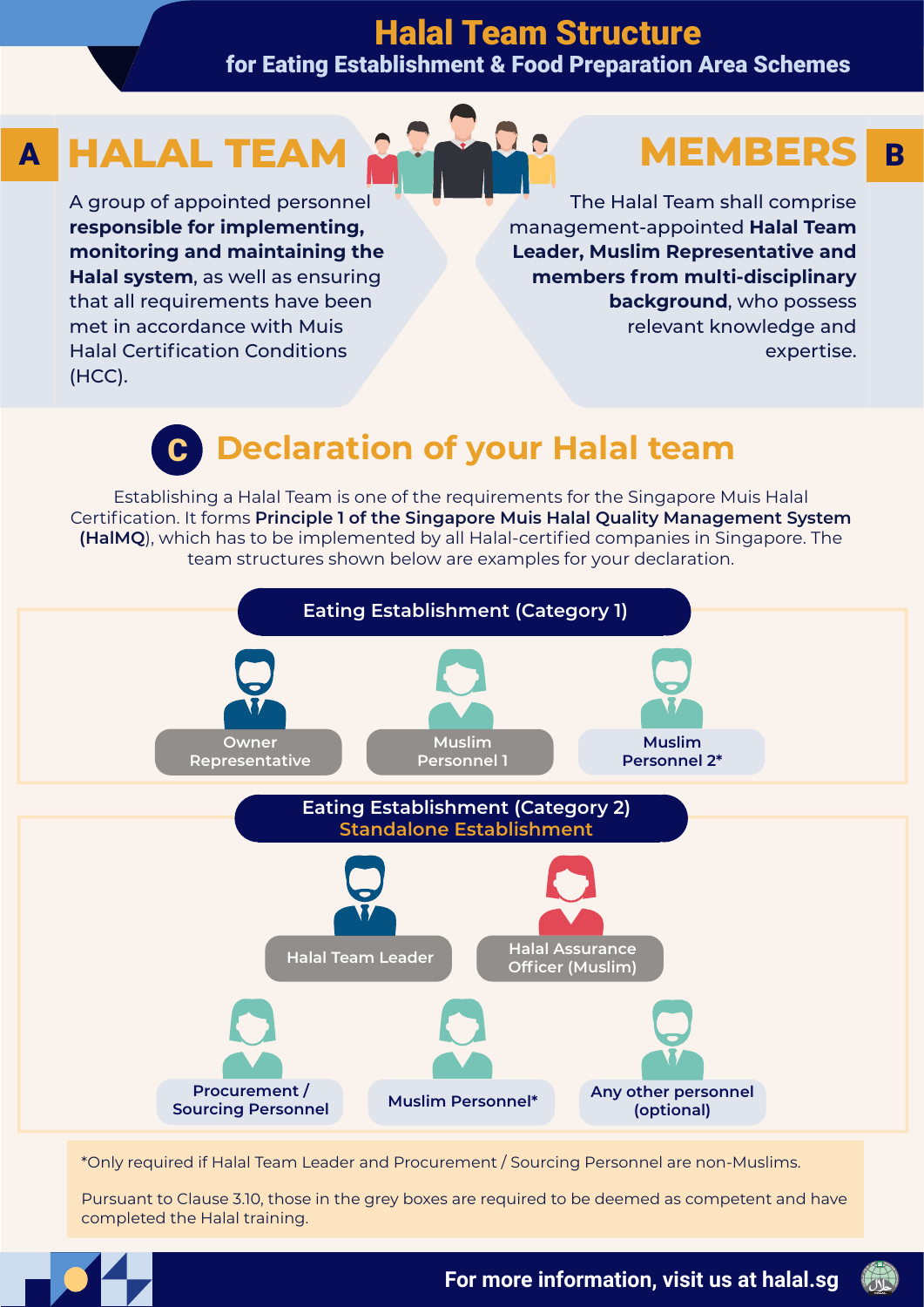

\*Only required if Halal Team Leader and Procurement / Sourcing Personnel are non-Muslims.

Pursuant to Clause 3.10, those in the grey boxes are required to be deemed as competent and have completed the Halal training.